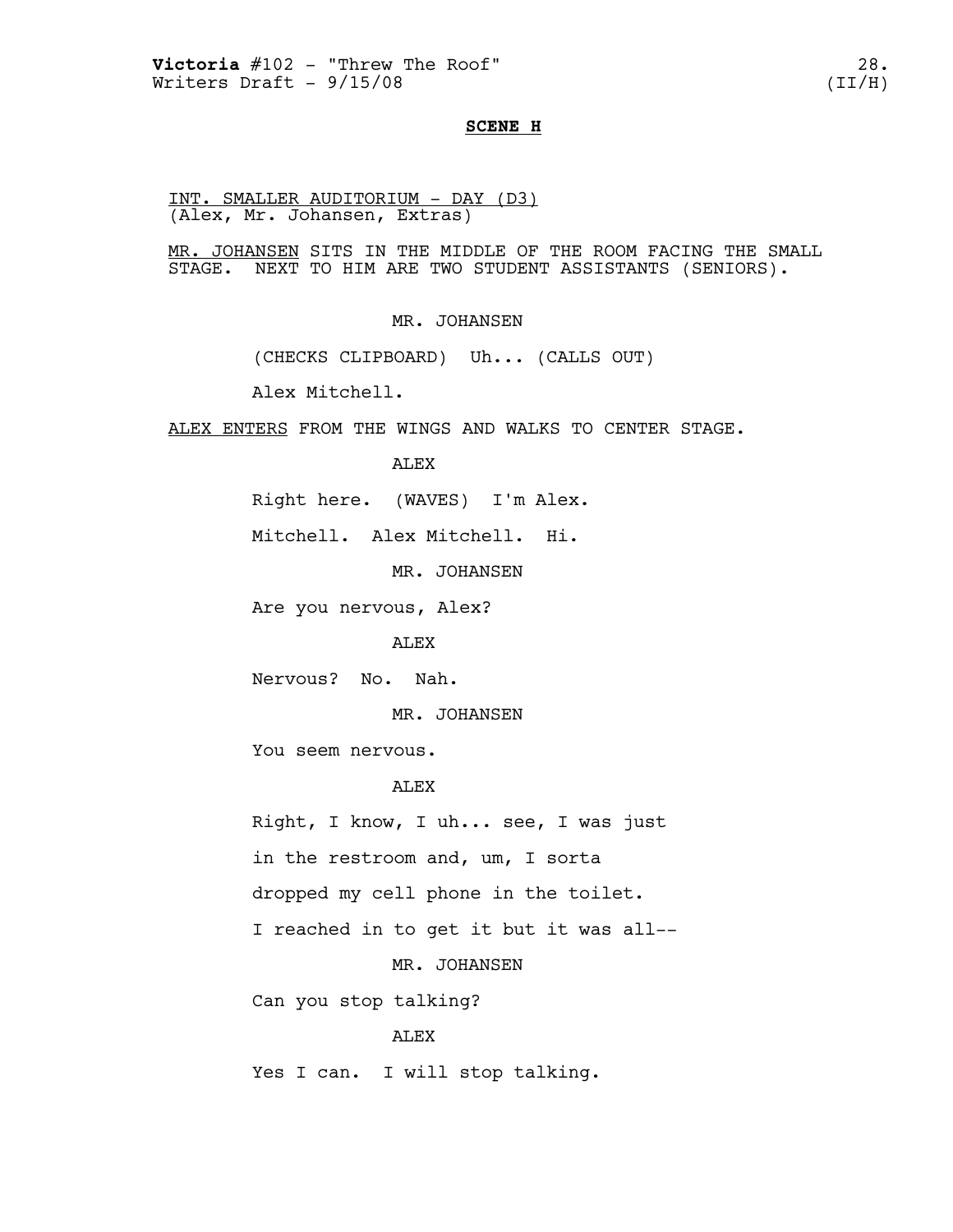## MR. JOHANSEN

Take a look at the top of page

fourteen and do the first paragraph.

#### ALEX

Sure. (FLIPPING PAGES) First

paragraph, you got it. (FINDS PAGE)

Um, okay, here I go...

ALEX QUICKLY GETS INTO CHARACTER. CLEARS THROAT. THEN:

# ALEX (CONT'D)

(LIKE AN UPSET TEENAGER) Aw, man! You got soup all over the back seat of my mom's car! I told ya to make sure the top was on tight! Awww!

MR. JOHANSEN

Okay, now do it like an angry man in prison.

#### ALEX

An... an angry man in prison?

MR. JOHANSEN

Yes. Go.

#### ALEX

Okay, uh... (LIKE AN ANGRY MAN IN PRISON) Aw, man! You got soup all over the back seat of my mom's car! I told ya to make sure the top was on tight! Awww!

## MR. JOHANSEN

Now do it like a five-year-old girl.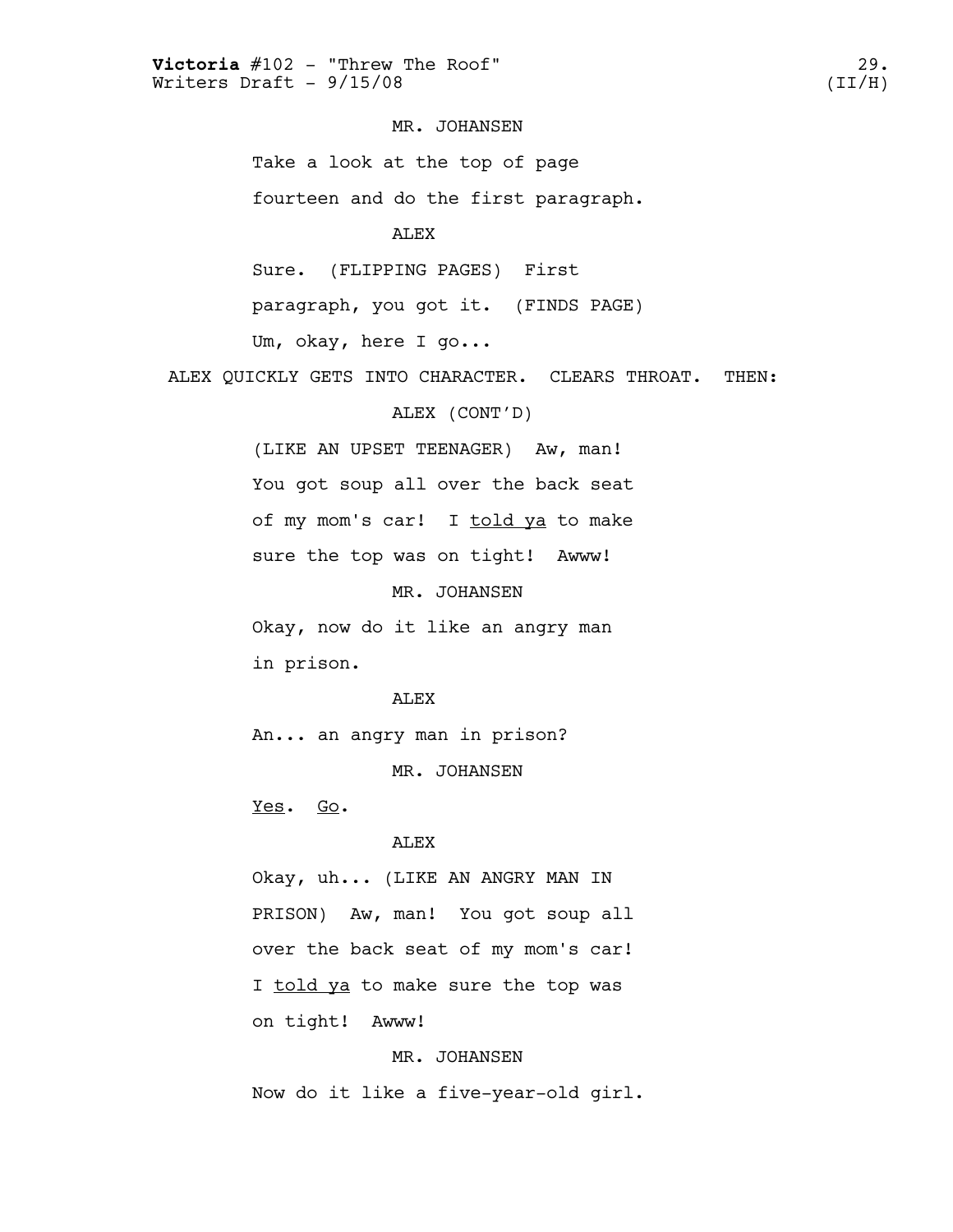```
ALEX
```
(SURPRISED) A five year--

MR. JOHANSEN

(LOUD) Action.

## ALEX

(LIKE A 5-YEAR OLD GIRL) Aw, man!

You got soup all over the back seat of

my mom's car! I told ya to make sure

the top was on tight! Awww!

MR. JOHANSEN

Nice.

ALEX

Thanks.

MR. JOHANSEN

Dance.

ALEX

Huh?

MR. JOHANSEN

You have fifteen seconds to show me

your best dance moves. Go.

ALEX DOES AN **AWESOME DANCE ROUTINE** (10 TO 15 SECONDS).

MR. JOHANSEN (CONT'D)

Good, can you sing?

ALEX

Well...

MR. JOHANSEN

Sing.

ALEX **SINGS** (ANY SONG) FOR ABOUT 15 SECONDS.